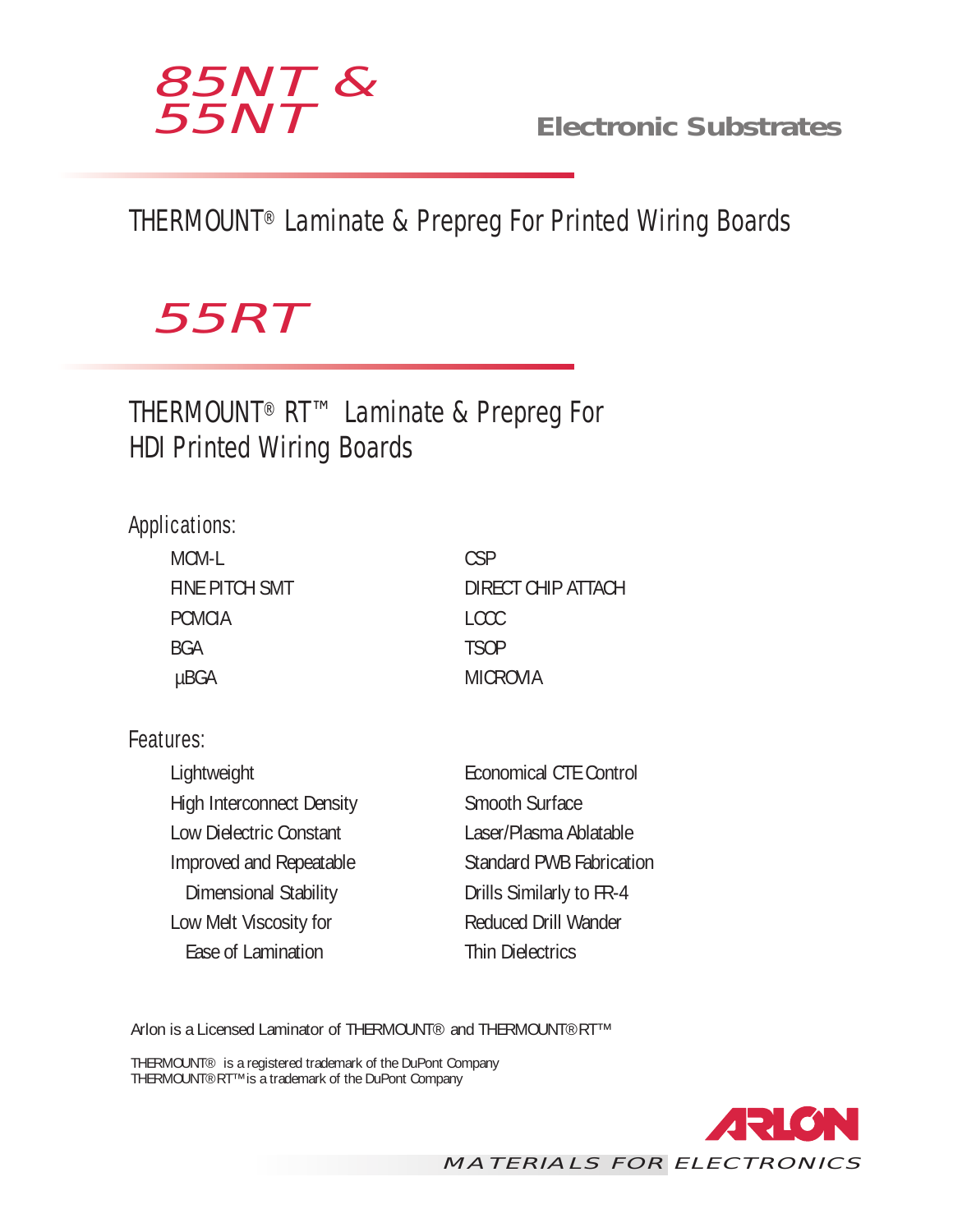

### Non-MDA Polyimide on THERMOUNT® Reinforcement

Arlon 85NT is a unique combination of Non-MDA Pure Polyimide resin coated on DuPont Type E-200 Series non-woven aramid reinforcement. The resin system has a Tg of 250<sup>o</sup>C. The combination of the resin system and the non-woven reinforcement develops a Tg more in the range of 235-245<sup>o</sup>C with conventional polyimide cure cycles. This material is designed for performance reliability in large scale packaging applications where conventional woven glass substrates are prone to solder joint cracking under thermal and power cycling due to CTE mismatch between the mounted devices (such as LCCC and other high I/O count devices) and the conventional woven glass composites as well as for lower Z-axis CTE for thicker MLB's. 85NT is commonly used to replace boards containing Copper-Invar-Copper in traditional CTE matched environments.



### Multifunctional Epoxy on THERMOUNT<sup>®</sup> Reinforcement

Arlon 55NT is a unique combination of multifunctional epoxy (Tg  $180^{\circ}$ C) on DuPont Type E-200 Series non-woven aramid reinforcement with a resin content of 49%. This material is designed for performance reliability with various interconnect packages: BGA (ball grid array), TSOP (thin small outline package), FP-SMT (fine patch surface mount technology), where conventional substrates are more prone to solder joint cracking under thermal and power cycling due to CTE mismatch of the mounted devices.

*55RT*

#### Multifunctional Epoxy on THERMOUNT<sup>®</sup>RT™ Reinforcement

Arlon 55RT is a special combination of multifunctional epoxy (Tg 180°C) on DuPont Type N710 Series non-woven aramid reinforcement with a resin content of 53%. The material is designed for performance reliability in those applications which utilize laser or plasma formed microvia technology. This substrate is also designed for packaging applications with various interconnect packages: BGA (ball grid array), TSOP (thin small outline package), FP-SMT (fine pitch surface mount technology) & CSP (chip scale package) where conventional substrates are more prone to solder joint cracking under thermal and power cycling due to CTE mismatch of the mounted devices. Layer to layer circuit techniques can be combined with conventional FR4 (epoxy glass) cores utilizing High Density Interconnect Microvia Technologies.

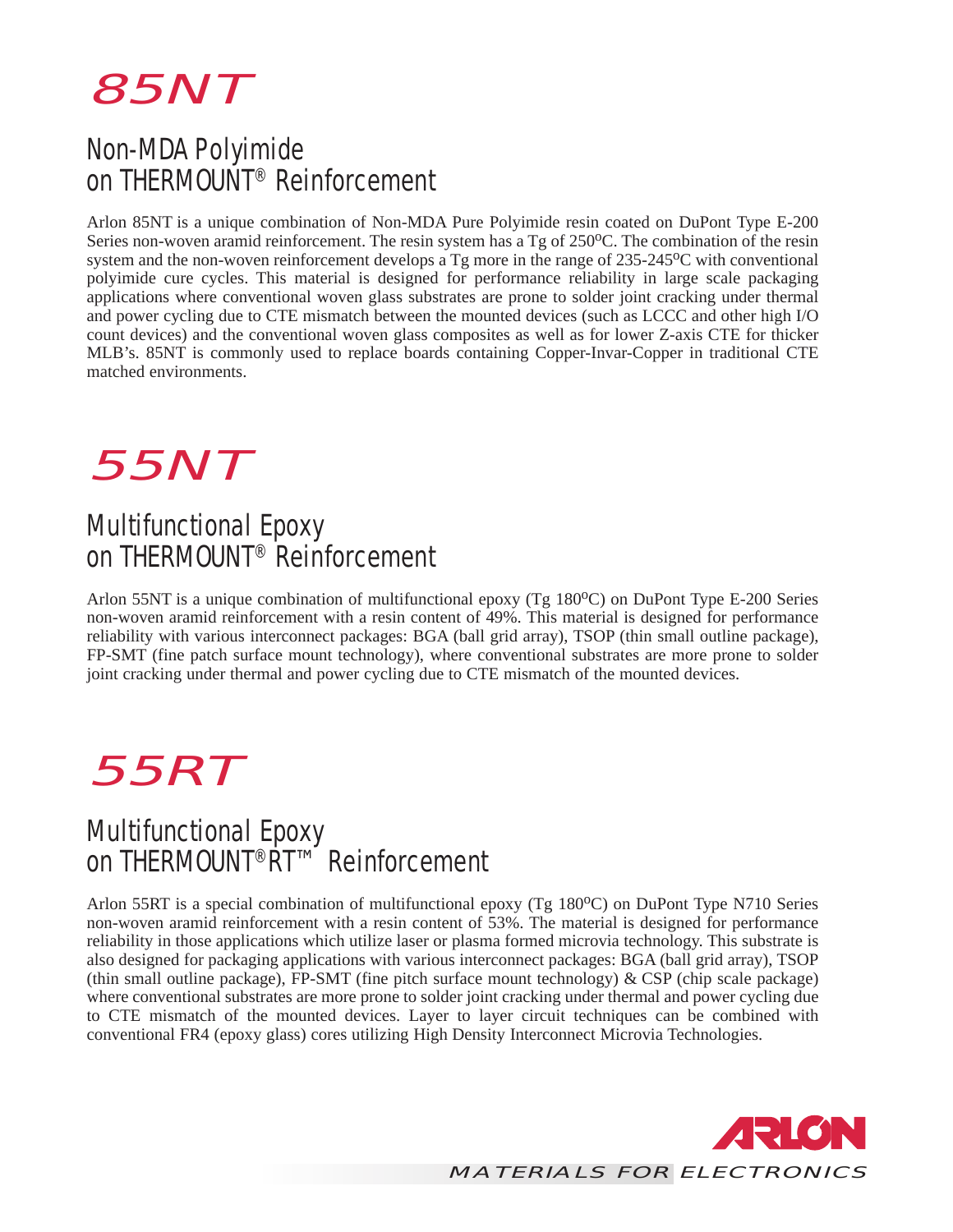



The dielectric constant of aramid reinforced products is not only consistent across all constructions and thicknesses, but also over a wide frequency range. This means predictable and stable performance for impedance control and etched circuit components for almost any design. Stable dielectric constants also mean there will be no surprises as new designs come along operating at different frequencies. Your expected design rules still apply.

The dissipation factor of the products is also stable over frequency providing the same trustworthy design rules that are afforded by the dielectric constant.

Excellent control and predictability of dimensional stability can be expected of these materials. This chart shows a comparison of aramid reinforced products on top vs. FR-4 on the bottom using the IPC methods with some additional experimentation. On actual production PWB's, we consistently measure about .0003 inch/inch of shrinkage time after time. Slightly less is observed with solid copper planes or laminate cap layers. 55RT may have slightly more movement due to it's higher resin content but all products are very predictable. Once the scale factors are tuned in, little variability will occur.

Non-woven aramid materials provide a low in-plane CTE. The copper content (% by volume) of the finished PWB will drive the expansion higher. In order to keep the CTE as low as possible, the percentage of total copper should be kept to a minimum. The chart at the left shows the effect of copper content in typical PWB's.



*MATERIALS FOR ELECTRONICS*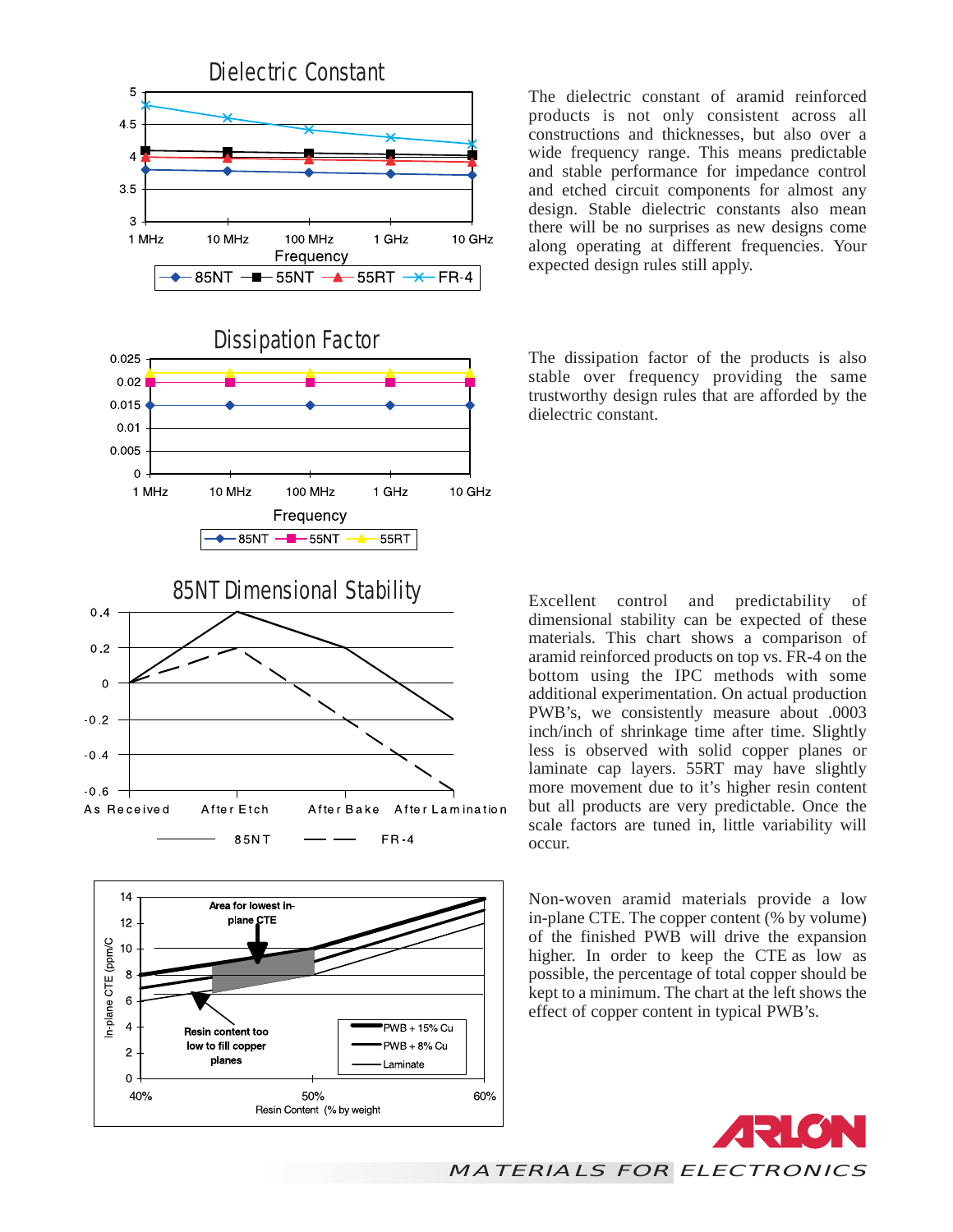#### Detailed process guidelines are available for 85NT, 55NT, 55RT

Drilling advantages: drill wear is reduced so tool life is dramatically increased. Time and cost savings can be significant. Hole quality remains consistent from the first hole through the last. Drill wander is also reduced due to the random fiber distribution eliminating high density bundle areas. This further enables smaller holes, pads, and increased density of the wiring.







New Carbide Tool **After 4000** hits on FR-4 After 4000 hits on non-woven aramid laminate



Laser ablation of vias is an excellent method for producing vias of less than .010 inch. It is a clean and very fast process of producing thousands of vias within minutes with no variation from hole to hole. Registration is held to within the tolerance of the photo tools and etch tolerances of your current process. The copper foil acts as the laser mask by etching the copper where you want the holes formed. Some lasers (YAG) can also be used to simultaneously form holes in the copper and the dielectric, automatically aligning to innerlayer registration points.

Utilizing laser via formation methods allows blind and buried via structures to be easily implemented and formed with very small hole diameters. This allows for higher density circuit routing than previously possible. Fewer layers are possible due to smaller hole sizes and more available area for signal traces.

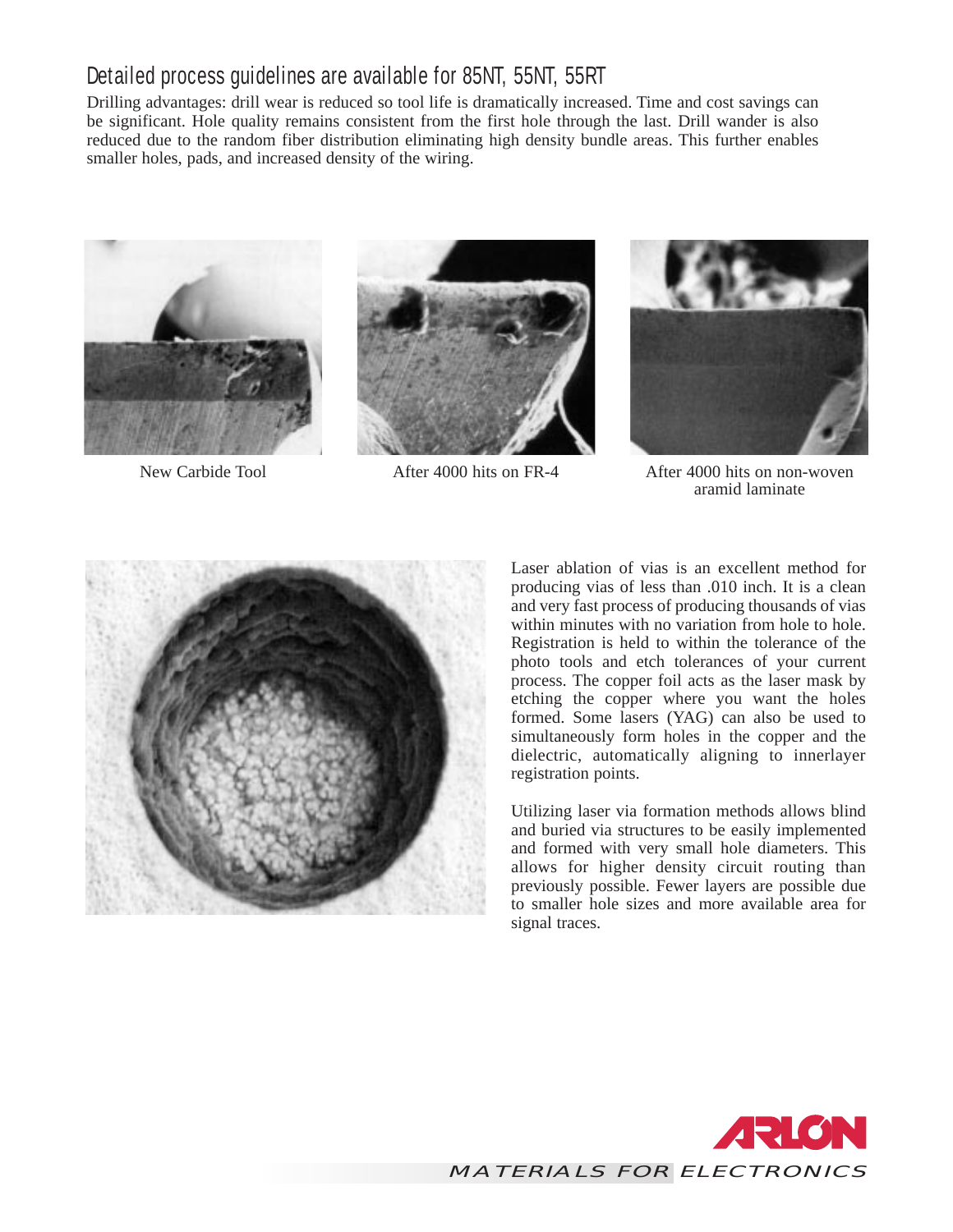## Typical Properties: Non-Woven Aramid Reinforced Laminates

| Properties                                                                          | <b>Test Method</b>                 | Condition                          | <b>85NT</b>                                  | <b>55NT</b>                                      | <b>55RT</b>                                      |
|-------------------------------------------------------------------------------------|------------------------------------|------------------------------------|----------------------------------------------|--------------------------------------------------|--------------------------------------------------|
| Coefficient of Thermal Expansion<br>$(ppm/^{\circ}C)$<br>X axis<br>Y axis<br>Z axis | <b>IPC-TM-650</b><br>Method 2.4.41 | 25°C to 125°C                      | $6 - 9$<br>$6 - 9$<br>$80 - 90$              | $7 - 9$<br>$7 - 9$<br>110 - 120                  | $10 - 12$<br>$10 - 12$<br>110                    |
| Tg (°C) (TMA)                                                                       | <b>IPC-TM-650</b><br>2.4.25        |                                    | 240 - 245                                    | 170                                              | 170                                              |
| Peel Strength (Ib/in, N/mm)                                                         | IPC-TM-650<br>2.4.8                | A 23                               | 3.5, 0.6                                     | 4.0.0.7                                          | 5.5, 0.96                                        |
| Solder Float                                                                        | <b>IPC-TM-650</b><br>2.4.23        | 10 sec. @ 550°F<br>60 sec. @ 550°F | Pass<br>Pass                                 | Pass<br>Pass                                     | Pass<br>Pass                                     |
| Dielectric Constant (@ 1 MHz)                                                       | IPC-TM-650<br>2.5.5.3              | C <sub>23/50</sub>                 | 3.8                                          | 4.0                                              | 4.0                                              |
| Dissipation Factor (@ 1 MHz)                                                        | <b>IPC-TM-650</b><br>2.5.5.3       | C23/50                             | .015                                         | .018                                             | .019                                             |
| Volume Resistivity (megohm-cm)                                                      | IPC-TM-650<br>2.5.17.1             | C23/50<br>C96/35/90                | $>1.0 \times 10^{3}$<br>$>1.0 \times 10^6$   | $>1.0 \times 10^{3}$<br>$>1.0$ x 10 <sup>6</sup> | $>1.0 \times 10^{3}$<br>$>1.0$ x 10 <sup>6</sup> |
| Surface Resistivity (megohm)                                                        | <b>IPC-TM-650</b><br>2.5.17.1      | C23/50<br>C96/35/90                | $>1.0 \times 10^{3}$<br>$>1.0 \times 10^{4}$ | $>1.0 \times 10^{3}$<br>$>1.0 \times 10^{4}$     | $>1.0 \times 10^{3}$<br>$>1.0 \times 10^{4}$     |
| Electric Strength (volts/mil)                                                       | IPC-TM-650<br>2.5.6.2              |                                    | 1300                                         | 1500                                             | 1500                                             |
| Water Absorption (%)                                                                | IPC-TM-650<br>2.6.2.1              | $E1/105 + D24/23$                  | 0.60                                         | 0.45                                             | 0.32                                             |
| Thermal Conductivity (W/mK)                                                         | <b>ASTM E-1225</b>                 | $50^{\circ}$ C                     | 0.25                                         | 0.18                                             | 0.18                                             |
| Tensile Strength (Mpa, Kpsi)                                                        | ASTM D-3039                        | A, 23°C                            | 114, 16.5                                    | 250, 36.3                                        | 220, 32                                          |
| Tensile Modulus (Gpa, Mpsi)                                                         | ASTM D-3039                        | A, 23°C                            | 15.6, 2.26                                   | 14, 2.03                                         | 14.5, 2.1                                        |
| Flexural Strength (Mpa, Kpsi)                                                       | ASTM D-790                         | A, 23°C                            | 234, 34                                      | 260, 37.7                                        | 289, 42                                          |
| Flexural Modulus (Gpa, Mpsi)                                                        |                                    | A, 23°C                            | 7.3, 1.06                                    | 13, 1.89                                         | 14.5, 2.1                                        |
| Shear Modulus (Gpa, Mpsi)                                                           | ASTM D-3039                        | A, 23°C                            | 4.8, 0.7                                     | 4.66, 0.68                                       | 4.66, 0.68                                       |
| Specific Gravity (g/cm <sup>3</sup> )                                               | ASTM D-792                         | A, 23°C                            | 1.25                                         | 1.3                                              | 1.3                                              |
| Laminate Smoothness (Å)                                                             |                                    |                                    | 2200                                         | 2200                                             | 2200                                             |
| Flammability UL File E 80166                                                        | <b>IPC-TM-650</b><br>2.3.10, UL 94 | C48/23/50<br>E24/125               | ----                                         | 94V0                                             | 94V0                                             |

*Data based on 0.062" dielectric thickness, exclusive of metal cladding except where indicated by test method. Results listed above are typical properties; they are not to be used as specification limits. The above information creates no expressed or implied warranties. The properties may vary depending on the application.*